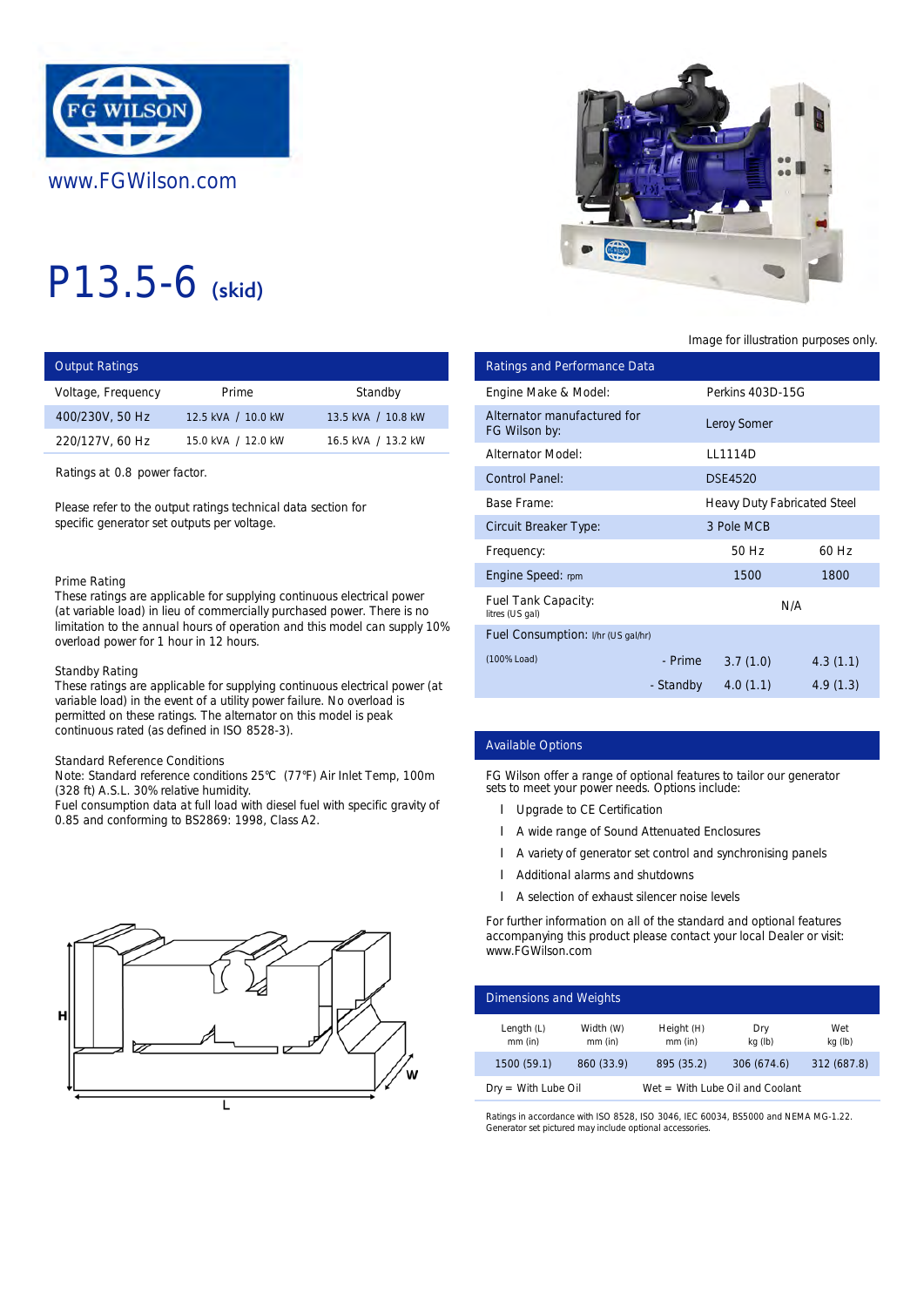| <b>Engine Technical Data</b>                         |       |                            | <b>Air Systems</b>               |
|------------------------------------------------------|-------|----------------------------|----------------------------------|
| No. of Cylinders / Alignment:                        |       | 3 / In Line                | Air Filter Ty                    |
| Cycle:                                               |       | 4 Stroke                   | Combustion                       |
| Bore / Stroke: mm (in)                               |       | 84.0 (3.3)/90.0 (3.5)      |                                  |
| Induction:                                           |       | <b>Naturally Aspirated</b> |                                  |
| <b>Cooling Method:</b>                               |       | Water                      | Max. Comb<br><b>Restriction:</b> |
| <b>Governing Type:</b>                               |       | Mechanical                 |                                  |
| <b>Governing Class:</b>                              |       | <b>ISO 8528</b>            |                                  |
| <b>Compression Ratio:</b>                            |       | 22.5:1                     | <b>Cooling Sys</b>               |
| Displacement: I (cu. in)                             |       | 1.5(91.3)                  | <b>Cooling Sys</b>               |
| Moment of Inertia: $kg \, m^2$ (lb/in <sup>2</sup> ) |       | 2.17(7415)                 | Water Pum                        |
| <b>Engine Electrical System:</b>                     |       |                            | <b>Heat Reject</b>               |
| - Voltage / Ground                                   |       | 12/Negative                | kW (Btu/min)                     |
| - Battery Charger Amps                               |       | 65                         |                                  |
| Weight: kg (lb)                                      | - Dry | 197 (434)                  | <b>Heat Radia</b>                |
|                                                      | - Wet | 202 (445)                  | kW (Rtu/min)                     |

| <b>Performance</b>          |           | 50 Hz         | 60 Hz         |
|-----------------------------|-----------|---------------|---------------|
| Engine Speed: rpm           |           | 1500          | 1800          |
| Gross Engine Power: kW (hp) |           |               |               |
|                             | - Prime   | 12.2(16.0)    | 14.7(20.0)    |
|                             | - Standby | 13.5(18.0)    | 16.2(22.0)    |
| <b>BMEP</b> : $kPa$ (psi)   |           |               |               |
|                             | - Prime   | 652.0 (94.6)  | 655.0 (95.0)  |
|                             | - Standby | 722.0 (104.7) | 722.0 (104.7) |

| <b>Fuel System</b>                              |          |          |          |  |  |  |
|-------------------------------------------------|----------|----------|----------|--|--|--|
| Replaceable Element<br>Fuel Filter Type:        |          |          |          |  |  |  |
| Recommended Fuel:<br>Class A2 Diesel or BSEN590 |          |          |          |  |  |  |
| Fuel Consumption: I/hr (US gal/hr)              |          |          |          |  |  |  |
| 110%                                            | 100%     | 75%      | 50%      |  |  |  |
| Load                                            | Load     | Load     | Load     |  |  |  |
| 4.0(1.1)                                        | 3.7(1.0) | 2.8(0.7) | 2.0(0.5) |  |  |  |
| 4.9(1.3)                                        | 4.3(1.1) | 3.2(0.8) | 2.4(0.6) |  |  |  |
|                                                 |          |          |          |  |  |  |

|                | 100%     | 75%      | 50%      |
|----------------|----------|----------|----------|
| <b>Standby</b> | Load     | Load     | Load     |
| 50 Hz          | 4.0(1.1) | 3.0(0.8) | 2.1(0.6) |
| 60 Hz          | 4.9(1.3) | 3.5(0.9) | 2.5(0.7) |

(Based on diesel fuel with a specific gravity of 0.85 and conforming to BS2869, Class A2)

| <b>Air Systems</b>                                                 | 50 Hz     | 60 Hz               |
|--------------------------------------------------------------------|-----------|---------------------|
| Air Filter Type:                                                   |           | Replaceable Element |
| Combustion Air Flow: m <sup>3</sup> /min (cfm)                     |           |                     |
| - Prime                                                            | 1.1(38)   | 1.2(43)             |
| - Standby                                                          | 1.1(38)   | 1.2(43)             |
| Max. Combustion Air Intake<br><b>Restriction:</b> kPa (in $H_2O$ ) | 6.4(25.7) | 6.4(25.7)           |

|          |                               | 3 / In Line                   | Air Filter Type:                                                                                                |             | Replaceable Element |
|----------|-------------------------------|-------------------------------|-----------------------------------------------------------------------------------------------------------------|-------------|---------------------|
|          |                               | 4 Stroke                      | Combustion Air Flow: m <sup>3/min</sup> (cfm)                                                                   |             |                     |
|          |                               | 84.0 (3.3)/90.0 (3.5)         | - Prime                                                                                                         | 1.1(38)     | 1.2(43)             |
|          |                               | <b>Naturally Aspirated</b>    | - Standby                                                                                                       | 1.1(38)     | 1.2(43)             |
|          |                               | Water                         | Max. Combustion Air Intake<br><b>Restriction:</b> kPa (in $H_2O$ )                                              | 6.4(25.7)   | 6.4(25.7)           |
|          |                               | Mechanical                    |                                                                                                                 |             |                     |
|          |                               | <b>ISO 8528</b>               |                                                                                                                 |             |                     |
|          |                               | 22.5:1                        | <b>Cooling System</b>                                                                                           | 50 Hz       | 60 Hz               |
|          |                               | 1.5(91.3)                     | Cooling System Capacity: I (US gal)                                                                             | 6.0(1.6)    | 6.0(1.6)            |
|          |                               | 2.17(7415)                    | Water Pump Type:                                                                                                |             | Centrifugal         |
|          |                               |                               | Heat Rejected to Water & Lube Oil:                                                                              |             |                     |
| ٦d       |                               | 12/Negative                   | kW (Btu/min)<br>- Prime                                                                                         | 11.6(660)   | 13.6 (773)          |
| ps       |                               | 65                            | - Standby                                                                                                       | 12.9 (734)  | 15.2 (864)          |
| ry       |                               | 197 (434)                     | Heat Radiation to Room: Heat radiated from engine and alternator                                                |             |                     |
| 'et      |                               | 202 (445)                     | kW (Btu/min)<br>- Prime                                                                                         | 5.4(307)    | 6.3(358)            |
|          |                               |                               | - Standby                                                                                                       | 6.0(341)    | 7.1(404)            |
|          |                               |                               |                                                                                                                 |             |                     |
|          |                               |                               | Radiator Fan Load: kW (hp)                                                                                      | 0.2(0.2)    | 0.3(0.4)            |
|          | 50 Hz                         | 60 Hz                         | Radiator Cooling Airflow: m <sup>3</sup> /min (cfm)<br><b>External Restriction to</b>                           | 28.8 (1017) | 37.2 (1314)         |
|          | 1500                          | 1800                          | <b>Cooling Airflow:</b> Pa (in $H_2O$ )                                                                         | 125(0.5)    | 125(0.5)            |
| ne<br>by | 12.2(16.0)<br>13.5(18.0)      | 14.7(20.0)<br>16.2(22.0)      | Contact your local FG Wilson Dealer for power ratings at specific site conditions.<br><b>Lubrication System</b> |             |                     |
| ne       | 652.0 (94.6)<br>722.0 (104.7) | 655.0 (95.0)<br>722.0 (104.7) | Oil Filter Type:                                                                                                |             | Spin-On, Full Flow  |
| by       |                               |                               | Total Oil Capacity: I (US gal)                                                                                  |             | 6.0(1.6)            |
|          |                               |                               | Oil Pan: I (US gal)                                                                                             |             | 4.5(1.2)            |
|          |                               |                               | Oil Type:                                                                                                       |             | API CH4 15W-40      |
|          |                               |                               | Oil Cooling Method:                                                                                             |             | N/A                 |
|          | Replaceable Element           |                               |                                                                                                                 |             |                     |
|          | Class A2 Diesel or BSEN590    |                               |                                                                                                                 |             |                     |
|          |                               |                               | <b>Exhaust System</b>                                                                                           | 50 Hz       | 60 Hz               |
| 100%     | 75%                           | 50%                           | <b>Maximum Allowable Back Pressure:</b><br>kPa (in Hg)                                                          | 10.2(3.0)   | 10.2(3.0)           |
| Load     | Load                          | Load                          | Exhaust Gas Flow: m <sup>3</sup> /min (cfm)                                                                     |             |                     |
| 3.7(1.0) | 2.8(0.7)                      | 2.0(0.5)                      | - Prime                                                                                                         | 2.7(95)     | 3.1(111)            |
| 4.3(1.1) | 3.2(0.8)                      | 2.4(0.6)                      | - Standby                                                                                                       | 2.9(102)    | 3.4(119)            |
|          |                               |                               | Exhaust Gas Temperature: °C (°F)                                                                                |             |                     |
| 100%     | 75%                           | 50%                           |                                                                                                                 |             |                     |
| Load     | Load                          | Load                          | - Prime                                                                                                         | 445 (833)   | 455 (851)           |
| 4.0(1.1) | 3.0(0.8)                      | 2.1(0.6)                      | - Standby                                                                                                       | 490 (914)   | 505 (941)           |
| 4.9(1.3) | 3.5(0.9)                      | 2.5(0.7)                      |                                                                                                                 |             |                     |

| <b>Lubrication System</b>      |                    |
|--------------------------------|--------------------|
| Oil Filter Type:               | Spin-On, Full Flow |
| Total Oil Capacity: I (US gal) | 6.0(1.6)           |
| Oil Pan: $I(US gal)$           | 4.5(1.2)           |
| Oil Type:                      | API CH4 15W-40     |
| <b>Oil Cooling Method:</b>     | N/A                |

| <b>Exhaust System</b>                           | 50 Hz     | 60 Hz     |
|-------------------------------------------------|-----------|-----------|
| Maximum Allowable Back Pressure:<br>kPa (in Hg) | 10.2(3.0) | 10.2(3.0) |
| Exhaust Gas Flow: m <sup>3</sup> /min (cfm)     |           |           |
| - Prime                                         | 2.7(95)   | 3.1(111)  |
| - Standby                                       | 2.9(102)  | 3.4(119)  |
| Exhaust Gas Temperature: °C (°F)                |           |           |
| - Prime                                         | 445 (833) | 455 (851) |
| - Standby                                       | 490 (914) | 505 (941) |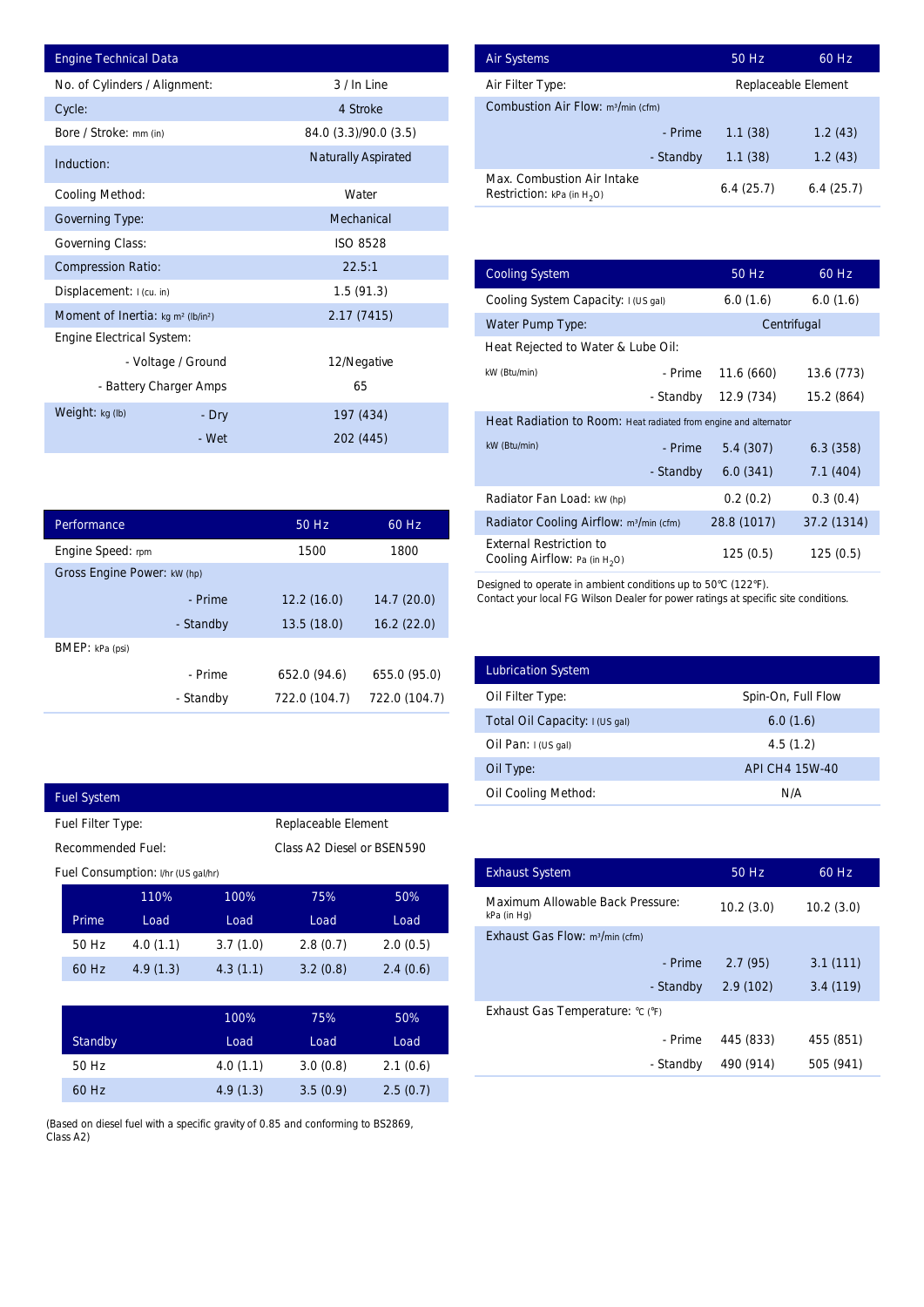| <b>Alternator Physical Data</b> |                |
|---------------------------------|----------------|
| Manufactured for FG Wilson by:  | Leroy Somer    |
| Model:                          | <b>LL1114D</b> |
| No. of Bearings:                | 1              |
| <b>Insulation Class:</b>        | Н              |
| <b>Winding Pitch Code:</b>      | $2/3 - 6$      |
| Wires:                          | 12             |
| Ingress Protection Rating:      | IP23           |
| <b>Excitation System:</b>       | <b>SHUNT</b>   |
| <b>AVR Model:</b>               | R220           |

| <b>Alternator Operating Data</b>          |                                                            |  |  |  |  |  |  |
|-------------------------------------------|------------------------------------------------------------|--|--|--|--|--|--|
| Overspeed: rpm                            | 2250                                                       |  |  |  |  |  |  |
| <b>Voltage Regulation: (Steady state)</b> | $+/- 0.5%$                                                 |  |  |  |  |  |  |
| Wave Form NFMA $=$ TIF:                   | 50                                                         |  |  |  |  |  |  |
| Wave Form IFC = $THF$ :                   | 2.0%                                                       |  |  |  |  |  |  |
| Total Harmonic content LL/LN:             | 4.0%                                                       |  |  |  |  |  |  |
| Radio Interference:                       | Suppression is in line with European<br>Standard EN61000-6 |  |  |  |  |  |  |
| Radiant Heat: kW (Btu/min)                |                                                            |  |  |  |  |  |  |
| - 50 Hz                                   | 2.5(142)                                                   |  |  |  |  |  |  |
| - 60 Hz                                   | 2.8(159)                                                   |  |  |  |  |  |  |

| Model:                                                                                                                   |                     |                    |            | LL1114D                 |                               |                            | Voltage Regulation: (Steady state)  |                                                            | $+/- 0.5%$ |           |  |
|--------------------------------------------------------------------------------------------------------------------------|---------------------|--------------------|------------|-------------------------|-------------------------------|----------------------------|-------------------------------------|------------------------------------------------------------|------------|-----------|--|
| No. of Bearings:                                                                                                         |                     |                    |            | $\mathbf{1}$            |                               |                            | Wave Form NEMA $=$ TIF:             |                                                            | 50         |           |  |
| <b>Insulation Class:</b>                                                                                                 |                     |                    |            | $\overline{\mathsf{H}}$ |                               | Wave Form IEC = $THF$ :    |                                     |                                                            | 2.0%       |           |  |
| Winding Pitch Code:                                                                                                      |                     | $2/3 - 6$          |            |                         | Total Harmonic content LL/LN: |                            |                                     | 4.0%                                                       |            |           |  |
| Wires:                                                                                                                   |                     | 12                 |            |                         | Radio Interference:           |                            |                                     | Suppression is in line with European<br>Standard EN61000-6 |            |           |  |
| <b>Ingress Protection Rating:</b>                                                                                        |                     | IP <sub>23</sub>   |            |                         |                               | Radiant Heat: kW (Btu/min) |                                     |                                                            |            |           |  |
| <b>Excitation System:</b>                                                                                                |                     |                    |            | <b>SHUNT</b>            |                               |                            | $-50$ Hz                            |                                                            | 2.5(142)   |           |  |
| <b>AVR Model:</b>                                                                                                        |                     |                    |            | R220                    |                               |                            | $-60$ Hz                            |                                                            | 2.8 (159)  |           |  |
|                                                                                                                          |                     |                    |            |                         |                               |                            |                                     |                                                            |            |           |  |
| <b>Alternator</b><br>Performance Data:                                                                                   |                     |                    |            | 50 Hz                   | 60 Hz                         |                            |                                     |                                                            |            |           |  |
| Data Item                                                                                                                |                     | 415/240V           | 400/230V   | 380/220V                |                               |                            |                                     |                                                            |            | 220/127V  |  |
| <b>Motor Starting</b>                                                                                                    |                     |                    |            |                         |                               |                            |                                     |                                                            |            |           |  |
| Capability* kVA                                                                                                          |                     | 28                 | 27         | 25                      |                               |                            |                                     |                                                            |            | 27        |  |
| <b>Short Circuit</b>                                                                                                     |                     |                    |            |                         |                               |                            |                                     |                                                            |            |           |  |
| Capacity %                                                                                                               |                     |                    |            |                         |                               |                            |                                     |                                                            |            |           |  |
| <b>Reactances: Per Unit</b>                                                                                              |                     |                    |            |                         |                               |                            |                                     |                                                            |            |           |  |
|                                                                                                                          | Xd                  | 1.938              | 2.086      | 2.311                   |                               |                            |                                     |                                                            |            | 2.482     |  |
|                                                                                                                          | X'd                 | 0.200              | 0.216      | 0.239                   |                               |                            |                                     |                                                            |            | 0.257     |  |
|                                                                                                                          | $X^{\prime\prime}d$ | 0.100              | 0.108      | 0.119                   |                               |                            |                                     |                                                            |            | 0.128     |  |
| Reactances shown are applicable to prime ratings.<br>*Based on 30% voltage dip at 0.6 power factor and SHUNT excitation. |                     |                    |            |                         |                               |                            |                                     |                                                            |            |           |  |
| Output Ratings Technical Data 50 Hz                                                                                      |                     |                    |            |                         |                               |                            | Output Ratings Technical Data 60 Hz |                                                            |            |           |  |
| Voltage                                                                                                                  |                     | Prime:<br>Standby: |            |                         | Voltage<br>Prime:             |                            |                                     | Standby:                                                   |            |           |  |
|                                                                                                                          | <b>kVA</b>          | <b>kW</b>          | <b>kVA</b> | kW                      |                               |                            | <b>kVA</b>                          | kW                                                         | kVA        | <b>kW</b> |  |
| 415/240V                                                                                                                 | 12.5                | 10.0               | 13.5       | 10.8                    |                               |                            |                                     |                                                            |            |           |  |
| 400/230V                                                                                                                 | 12.5                | 10.0               | 13.5       | 10.8                    |                               | 220/127V                   | 15.0                                | 12.0                                                       | 16.5       | 13.2      |  |

| Output Ratings Technical Data 50 Hz |        |      |            |      | Output Ratings Technical Data 60 Hz |            |      |            |      |
|-------------------------------------|--------|------|------------|------|-------------------------------------|------------|------|------------|------|
| Voltage                             | Prime: |      | Standby:   |      | Voltage                             | Prime:     |      | Standby:   |      |
|                                     | kVA    | kW   | <b>kVA</b> | kW   |                                     | <b>kVA</b> | kW   | <b>kVA</b> | kW   |
| 415/240V                            | 12.5   | 10.0 | 13.5       | 10.8 |                                     |            |      |            |      |
| 400/230V                            | 12.5   | 10.0 | 13.5       | 10.8 | 220/127V                            | 15.0       | 12.0 | 16.5       | 13.2 |
| 380/220V                            | 12.5   | 10.0 | 13.5       | 10.8 |                                     |            |      |            |      |
|                                     |        |      |            |      |                                     |            |      |            |      |
|                                     |        |      |            |      |                                     |            |      |            |      |
|                                     |        |      |            |      |                                     |            |      |            |      |
|                                     |        |      |            |      |                                     |            |      |            |      |
|                                     |        |      |            |      |                                     |            |      |            |      |
|                                     |        |      |            |      |                                     |            |      |            |      |
|                                     |        |      |            |      |                                     |            |      |            |      |
|                                     |        |      |            |      |                                     |            |      |            |      |
|                                     |        |      |            |      |                                     |            |      |            |      |